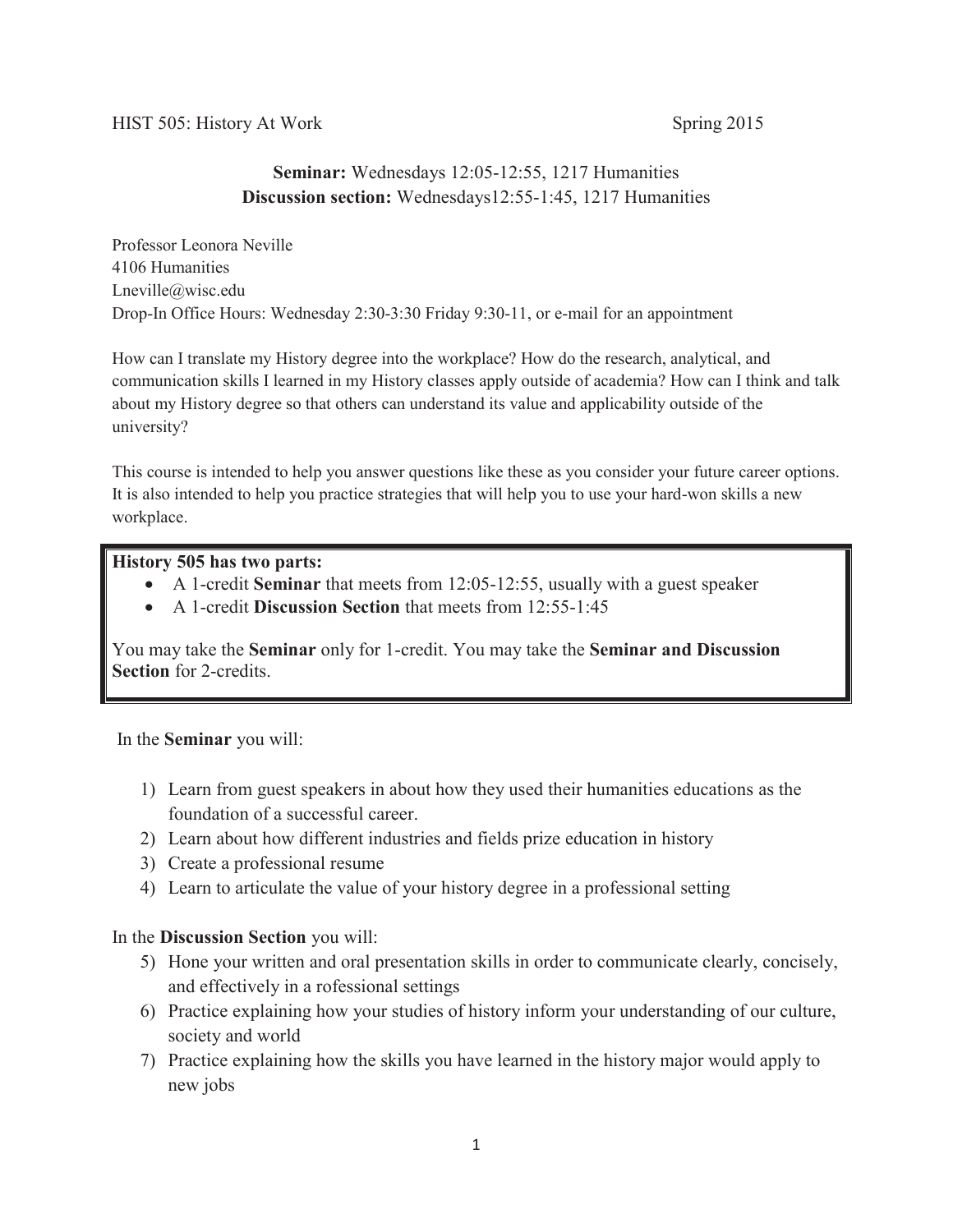# **Seminar Assessment Activities:**

| Percentage | Activity                                                                        | Due Date                                             |  |
|------------|---------------------------------------------------------------------------------|------------------------------------------------------|--|
| 25%        | Attendance                                                                      | ongoing                                              |  |
| 25%        | Asking Intelligent Questions &<br>Participating in Discussions                  | ongoing                                              |  |
| $5\%$ each | 7 executive summaries of the main points<br>made by each speaker, one page each | The week following the talk; you<br>choose any seven |  |
| 15%        | Resume                                                                          | May 13                                               |  |

# **Discussion Section Assessment Activities:**

| Percentage | <b>Activity</b>                         | <b>Due Date</b> |
|------------|-----------------------------------------|-----------------|
| 25%        | Attendance & Participation              | ongoing         |
| 10%        | <b>Brief Memo</b>                       | February 18     |
| $15%$ each | Oral Presentation of Project Plan       | March 4         |
| 15%        | Historical Perspective on News Analysis | March 11        |
| 10%        | <b>Historically Informed Opinion</b>    | March 25        |
| 10%        | <b>Interview Preparation Documents</b>  | April 8         |
| 15%        | Mock Interview                          | April 22        |

If you take both the seminar and the discussion section, your final grade is the average of the grades you earn for the seminar and the section.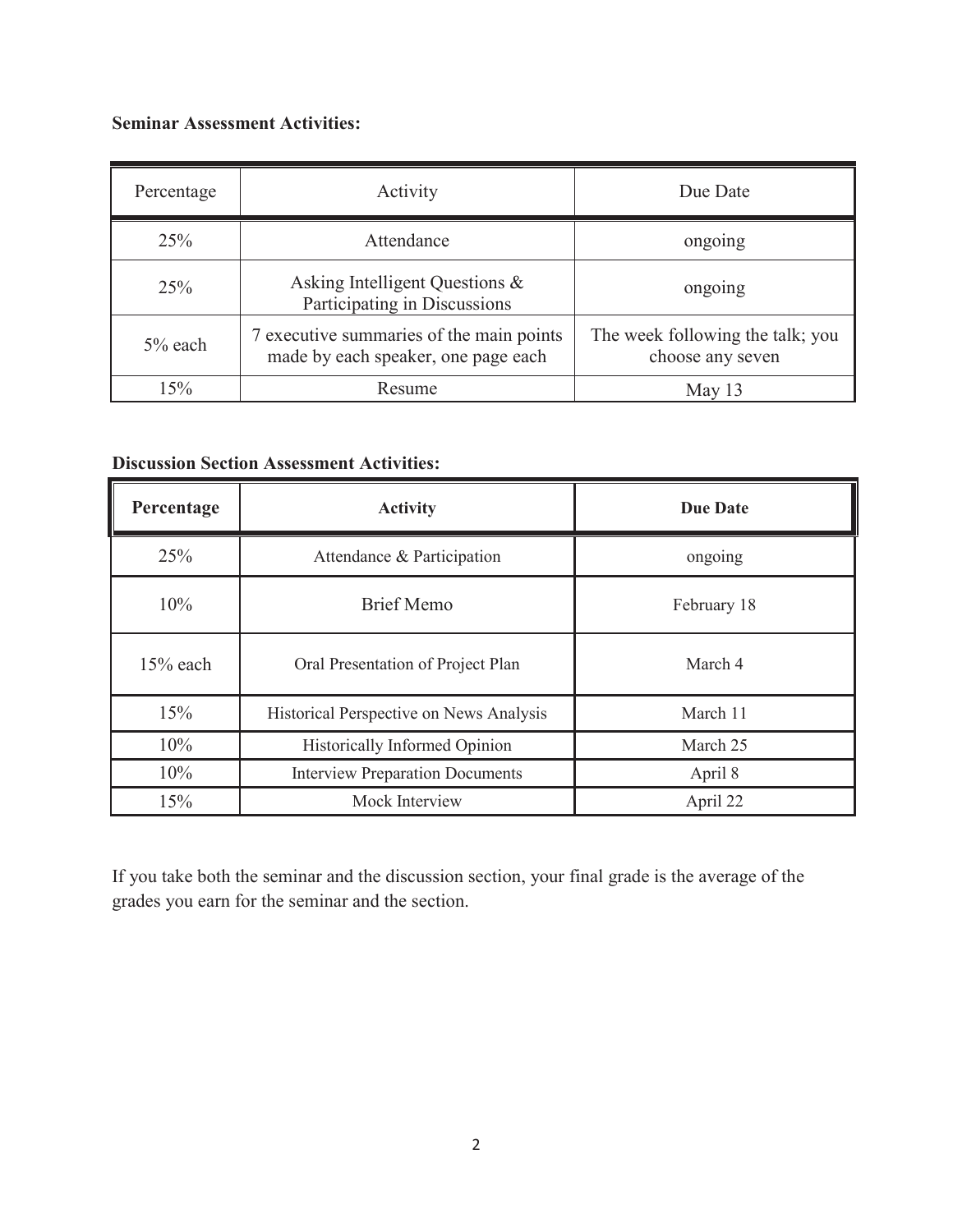Seminar Schedule:

| Date       | Topic                                                                   | <b>Guest Speaker</b>                                                                   |
|------------|-------------------------------------------------------------------------|----------------------------------------------------------------------------------------|
| $21-Jan$   | Historical Study and the<br>Contemporary Job Market                     |                                                                                        |
| $28 - Jan$ | Law                                                                     | Sherri Charleston, Director, Center for Pre-Law<br><b>Advising UW Madison</b>          |
| 4-Feb      | Business & Large<br>Corporations                                        | Dr. James Cortada, IBM executive, emeritus                                             |
| $11-Apr$   | Secondary Education                                                     | Dr. Laura Wangerin, former teacher at Latin School of<br>Chicago and Cranbrook Schools |
| $18-Apr$   | Software & IT                                                           | Bryant Plano, Zendesk Team Lead                                                        |
| $25 - Apr$ | <b>Management Consulting</b>                                            | Gary Filipp, Huron Consulting Group                                                    |
| 4-Mar      | Library Science &<br><b>University Support</b>                          | Lisa Saywell, Head of Public Services, Memorial<br>Library                             |
| 11-Mar     | Politics & Public Service                                               | State Representative Evan Goyke and Ryan Knocke,<br><b>Congressional Staffer</b>       |
| 18-Mar     | Data Industries                                                         | Crescentia Stegner-Freitag, Epic                                                       |
| 25-Mar     | Government & Public<br><b>Sector Service</b>                            | Dr. David Rodriguez, Foreign Affairs Professional                                      |
| 8-Apr      | Personal Marketing & Self-<br>Promotion                                 | Lindsay Williamson, Historical Humanities Cluster<br>Career Advisor                    |
| $15-Apr$   | Museums and Public<br>History; Field Trip to<br><b>Veteran's Museum</b> | Jennifer Kaye Kollath, Curator of Education,<br><b>Wisconsin Veterans Museum</b>       |
| 22-Apr     | Non-Profit Management                                                   | Alex Gagnon, Program Manager, Great Lakes Higher<br><b>Education Corporation</b>       |
| 6-May      | Reflections on the Skills of<br>the Major                               |                                                                                        |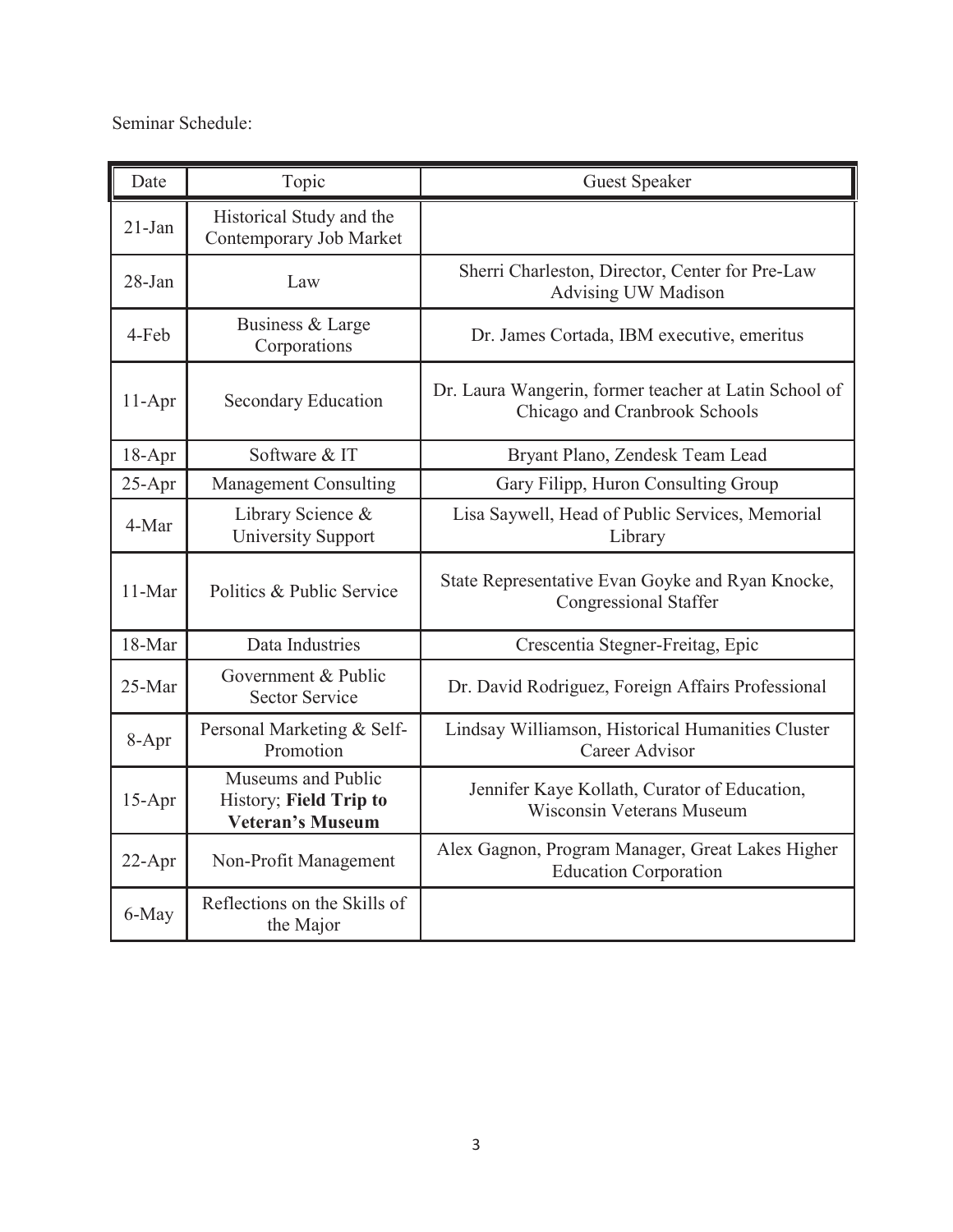Discussion Section Schedule:

| Date      | Topic                                            | Preparation and Projects Due                                                                                                                                                                                                                                                                                                                                                                   | Grade<br>$\frac{0}{0}$ |
|-----------|--------------------------------------------------|------------------------------------------------------------------------------------------------------------------------------------------------------------------------------------------------------------------------------------------------------------------------------------------------------------------------------------------------------------------------------------------------|------------------------|
| $21$ -Jan | Preliminary<br>Ideas                             |                                                                                                                                                                                                                                                                                                                                                                                                |                        |
| 28-Jan    | Living with a<br>History<br>Education            | Read "Only Connect--The Goals of a Liberal Education"<br>http://www.williamcronon.net/writing/Cronon_Only_Con<br>nect.pdf                                                                                                                                                                                                                                                                      |                        |
| 4-Feb     | Networking<br><b>Basics</b>                      |                                                                                                                                                                                                                                                                                                                                                                                                |                        |
| 11-Feb    | Effective<br>Memos                               | Read or listen to "Imagine a Flying Pig," available at<br>http://www.npr.org/blogs/health/2013/05/02/180036711/i<br>magine-a-flying-pig-how-words-take-shape-in-the-brain                                                                                                                                                                                                                      |                        |
| 18-Feb    | <b>Job Search</b><br>Resources                   | Write a brief memo asking for an action or decision                                                                                                                                                                                                                                                                                                                                            | 10%                    |
| 15-Feb    | Effective<br>Presentations                       | http://www.ted.com/talks/amy_cuddy_your_body_languag<br>e shapes who you are?language=en                                                                                                                                                                                                                                                                                                       |                        |
| 4-Mar     | Oral<br>Presentations<br>of Project<br>Proposals | Come prepared with a formal oral presentation, with<br>slides, defining a project that you plan to tackle, intended<br>to convince your audience that your project is well-<br>defined, worth doing, and feasible within your time and<br>resource constraints. The presentation may be no more<br>than 5 minutes long.                                                                        | 15%                    |
| 11-Mar    | History in<br>the News                           | Based on your reading and analysis of news sources such<br>as The New York Times, The Wall Street Journal,<br>Washington Post, as well as the historical perspective and<br>knowledge you have acquired in your history major, offer<br>a short, 2-3 minute historical analysis of an issue of your<br>choice in the news and conclude that analysis with a<br>question to provoke discussion. | 10%                    |
| 18-Mar    | Presenting<br>Quantitative<br>Information        | Read Chapter 2 in Edward Tufte, The Visual Display of<br>Quantitative Information.                                                                                                                                                                                                                                                                                                             |                        |
| 25-Mar    | Pitching your<br>perspective                     | A 1-2 minute oral statement of how something you have<br>learned in a history class informs your understanding of<br>some aspect of our current world.                                                                                                                                                                                                                                         | 10%                    |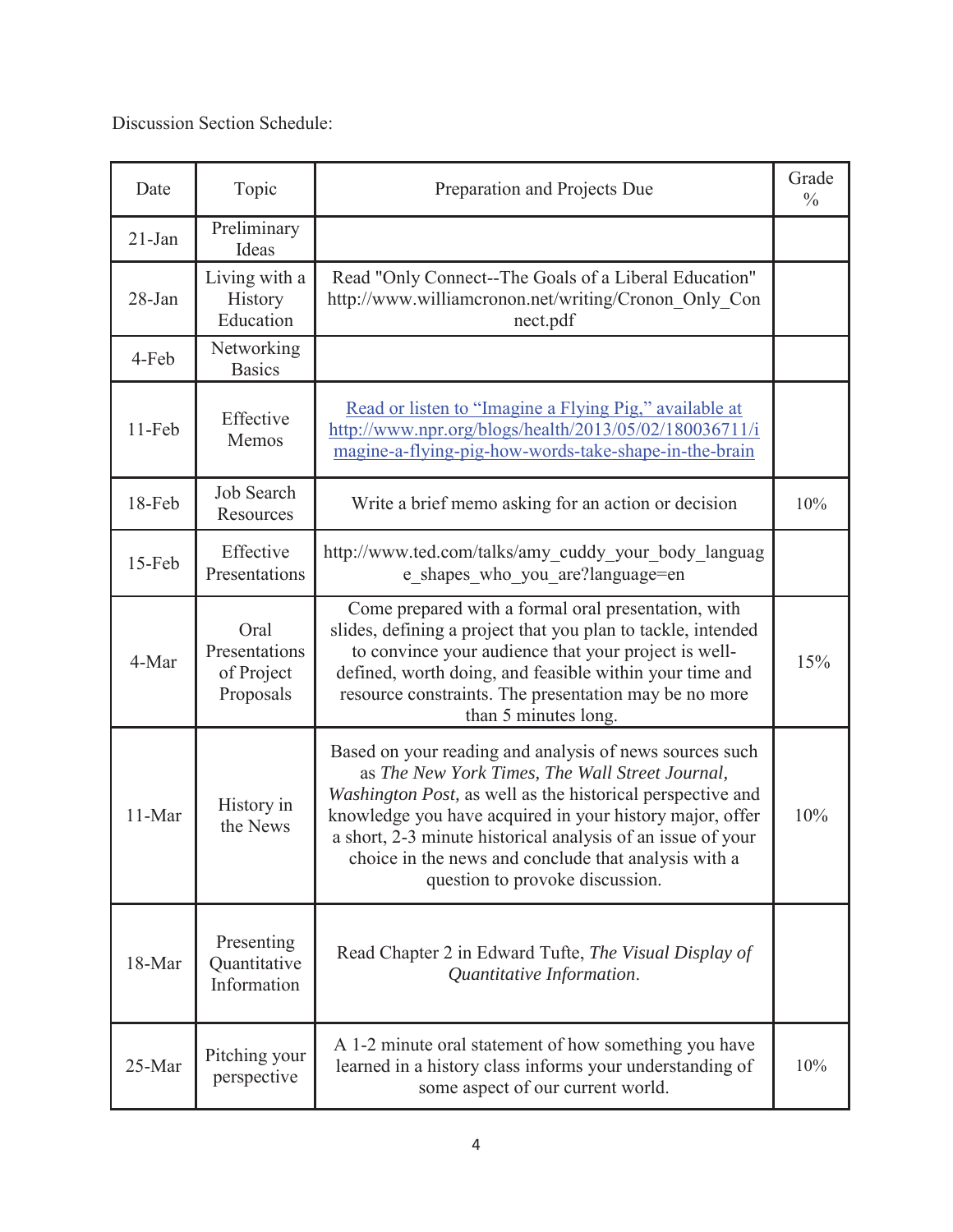| 8-Apr    | Interview<br>Preparation             | Bring to class five copies of: 1) an actual job description<br>of or advertisement for a position for which you would<br>like to apply, 2) your resume and cover letter tailored to<br>that position 3) a list of the skills and points that you want<br>to highlight in the interview | 10% |
|----------|--------------------------------------|----------------------------------------------------------------------------------------------------------------------------------------------------------------------------------------------------------------------------------------------------------------------------------------|-----|
| $15-Apr$ | Field Trip to<br>Veterans'<br>Museum |                                                                                                                                                                                                                                                                                        |     |
| $22-Apr$ | Mock<br>Interviews                   | Bring to class: 1) an actual job description of or<br>advertisement, 2) your resume and cover letter tailored to<br>that position. Be prepared for your mock interview.                                                                                                                | 15% |
| 6-May    | Final<br>Discussion                  |                                                                                                                                                                                                                                                                                        |     |

# Policy on Late or Missed Assignments

Assignments received after the class in which they are due (or other designated due date) will receive no credit.